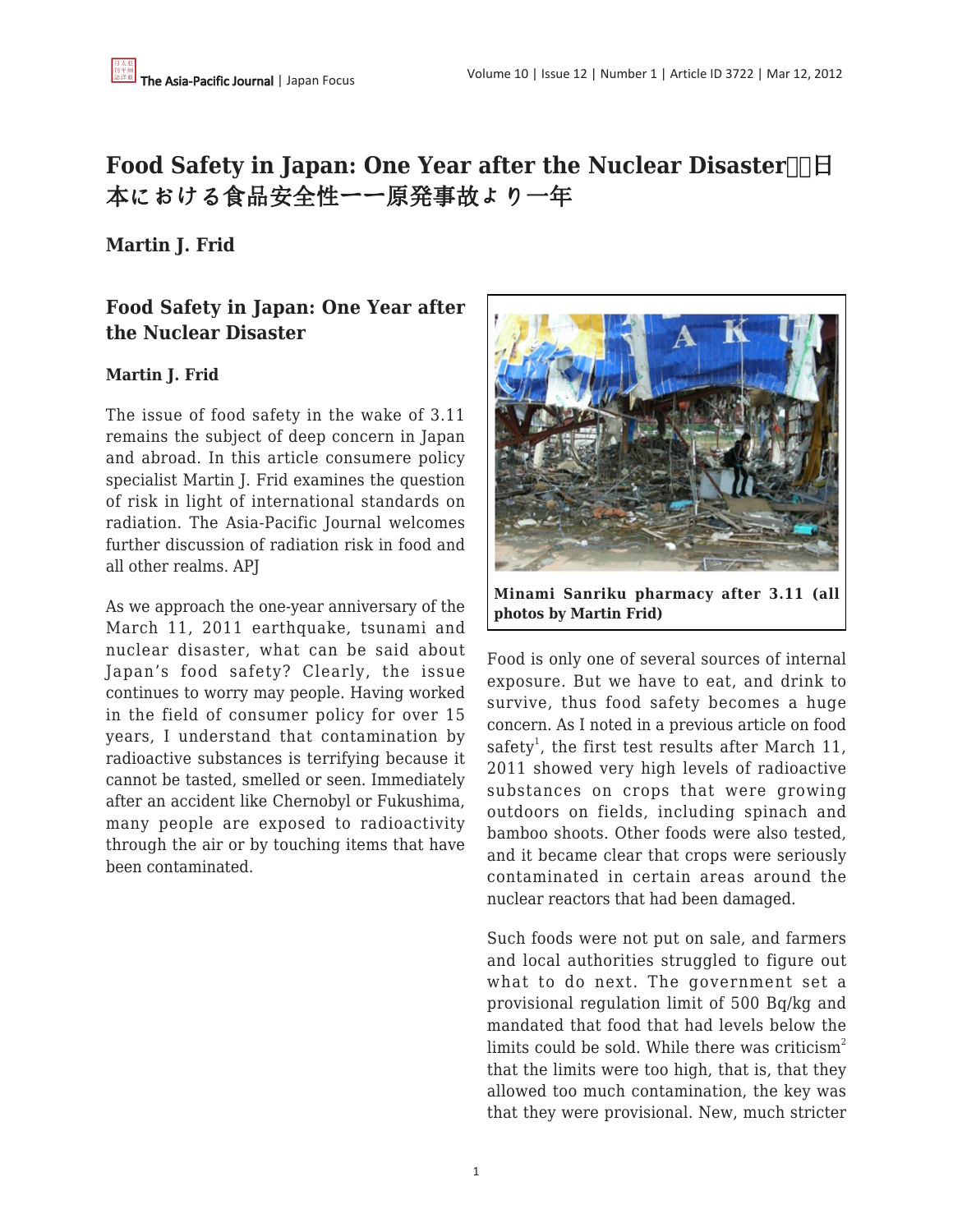limits of 100 Bq/kg were announced in December, and will be implemented from April  $1, 2012<sup>3</sup>$ .

What is interesting to a food safety expert is the actual data showing the contamination levels consumers face. Anything else is speculation, and of course there is a lot of that after such a huge disaster. The data from actual measurements done in Japan with stateof-the-art detectors over the past 12 months present a very interesting picture.

Starting with Fukushima prefecture, 19,929 food items had been measured as of March 9, 2012. Out of these, only 683 were found to be contaminated at levels exceeding the provisional limits (500 Bq/kg). That includes 302 types of vegetables (including spinach and bamboo shoots), 206 fishery products, 18 milk products (raw milk) 151 meat products (including 84 cases of boar meat and 59 cases of beef). Only 3.4% of all the food samples that have been produced and carefully tested in Fukushima during the year since the nuclear disaster show levels above the safety standard.

For the entire country, over 120,000 food products have been tested, and the total number of cases that exceeded the limit was 1,162 or just below 1%. Thus, looking at these numbers we realize that the food contamination situation could have been a lot worse!

**Fig. 1** list all prefectures in which contaminated food has been found:

| Prefecture       | Number of food<br>samples tested | Number of<br>foods at high<br>levels |
|------------------|----------------------------------|--------------------------------------|
| Fukushima 19,929 |                                  | 683                                  |
| Ibaraki          | 11,949                           | 85                                   |
| Tochigi          | 10,376                           | 75                                   |
| Gunma            | 10.366                           | 26                                   |
| Saltama          | 3.345                            | 127                                  |
| Chiba            | 3,033                            | 32                                   |
| Tokyo            | 475                              |                                      |

| Kanagawa 942 |        | 21 |
|--------------|--------|----|
| Nagano       | 6,083  | 1  |
| Iwate        | 7,930  | 30 |
| Miyagi       | 12,551 | 61 |
| Akita        | 1,656  | 2  |
| Yamagata     | 11,477 | 2  |
| Shizuoka     | 1.376  |    |

| Total | 114,488 | 1,162 |
|-------|---------|-------|

**Fig. 1**: List of prefectures where food samples contaminated at levels above 500 Bq/kg have been found between March 19, 2011 and March 6, 2012. Source: Ministry of Health, Labour and Welfare<sup>4</sup>.

Out of 43 prefectures in Japan, contaminated food samples above the 500 Bq/kg limit have been found in the above 14 prefectures. For the rest of the country, or 29 prefectures, the situation is even better.

It would be interesting to analyze the levels of all 120,000 food samples and calculate the number of contaminated samples using the new more demanding 100 Bq/kg standard. But that is beyond the scope of this article.

It is worth noting that most of these food samples fall into four categories, which helps us understand the situation in Japan. First, there are the vegetables that were growing outdoors, such as spinach, bamboo shoots and mushrooms, which were contaminated by airborne particles emitted directly after the hydrogen explosions in March 2011. The second category is the beef and meat products, as well as milk, which were contaminated due to cattle being fed hay and straw that had been contaminated at that early stage. The third category is the tea, for which it is thought that the same airborne particles led to the contamination (even though it may seem strange that they would reach all the way to Shizuoka prefecture). Finally, the fourth category is fish caught either in rivers and lakes in Fukushima prefecture, where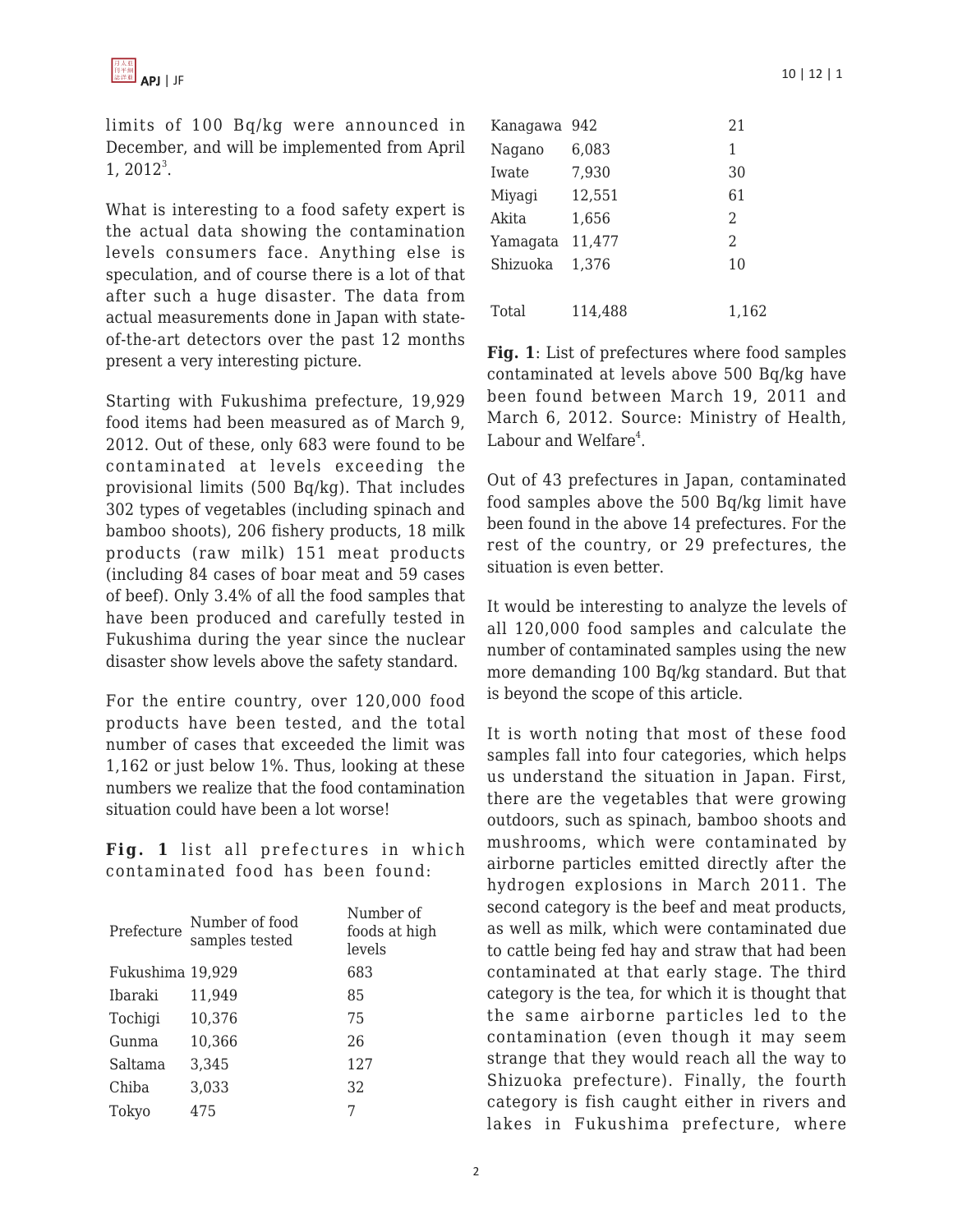

contamination is high, or in the Pacific Ocean along the Tohoku coast, especially near Fukushima prefecture.



This suggests that unless there are new hydrogen explosions at the Fukushima Daiichi Nuclear Plant, it is not likely that food grown from now on will be highly contaminated, or at least the number of such cases will be very limited. While that is reassuring, it is important that radiation measurements not be discontinued. This is especially the case in the prefectures where there has been contamination of the same types of food samples.

With the new, more stringent safety standard in place from April 1, 2012, the likelihood is that media will draw attention to the food safety issue. However, even if the new standard limit of 100 Bq/kg had been used since March 11, 2011 rather than the provisional 500 Bq/kg limit, it would not have made a large difference except in the initial period. Most important, one year after the disaster, the number of samples that are found to be highly contaminated has decreased, in most cases dramatically.

**Fig. 2** shows the ratio of levels above 500 Bq/kg in some food samples in Fukushima prefecture during 2011:

| Vegetables 10.5% |       | $0\%$   | 3%    |
|------------------|-------|---------|-------|
| Fruits           | 5.9%  | $0.8\%$ | 1.2%  |
| Milk             | $0\%$ | $0\%$   | $0\%$ |
| <b>Beef</b>      | 2.1%  | 4.8%    | 0.1%  |

**Fig. 2**: Ratio of excesses over the standard limit for radioactive cesium in monitoring tests. Source: Ministry of Health, Labour and Welfare.<sup>5</sup>

**Fig. 3** shows the ratio of levels above 100 Bq/kg in the same food samples in Fukushima prefecture during 2011:

|                  |       |         | March-June July-September October-November |
|------------------|-------|---------|--------------------------------------------|
| Vegetables 20.4% |       | $0.4\%$ | 1.2%                                       |
| Fruits           | 37.8% | 6.2%    | 10.0%                                      |
| Milk             | 1.4%  | $0\%$   | $0\%$                                      |
| Beef             | 27.7% | 10.5%   | 1.1%                                       |

**Fig. 3**: Ratio of excesses over the standard limit for radioactive cesium in monitoring tests. Source: Ministry of Health, Labour and  $Welfare<sup>5</sup>$ .

**Fig. 3** applies the new more rigorous safety standard that takes effect in April 2012. The data show the sharp drop in contamination after the initial three month period for vegetables, fruit, milk and beef.

Safety standards or levels differ from country to country. Moreover, there are international guidelines set by the FAO/WHO Codex Alimentarius Commission, to facilitate and regulate trade. The safety standards vary for a number of reasons, including estimates of intake and food habits. Special consideration is supposed to be taken for infants and children which is relevant in the areas close to the damaged nuclear reactors.

**Fig. 4** shows Japan's levels compared to levels in the US, EU, and Codex:

| General<br>items<br>foodstuffs<br>for<br>babies |  |
|-------------------------------------------------|--|
|                                                 |  |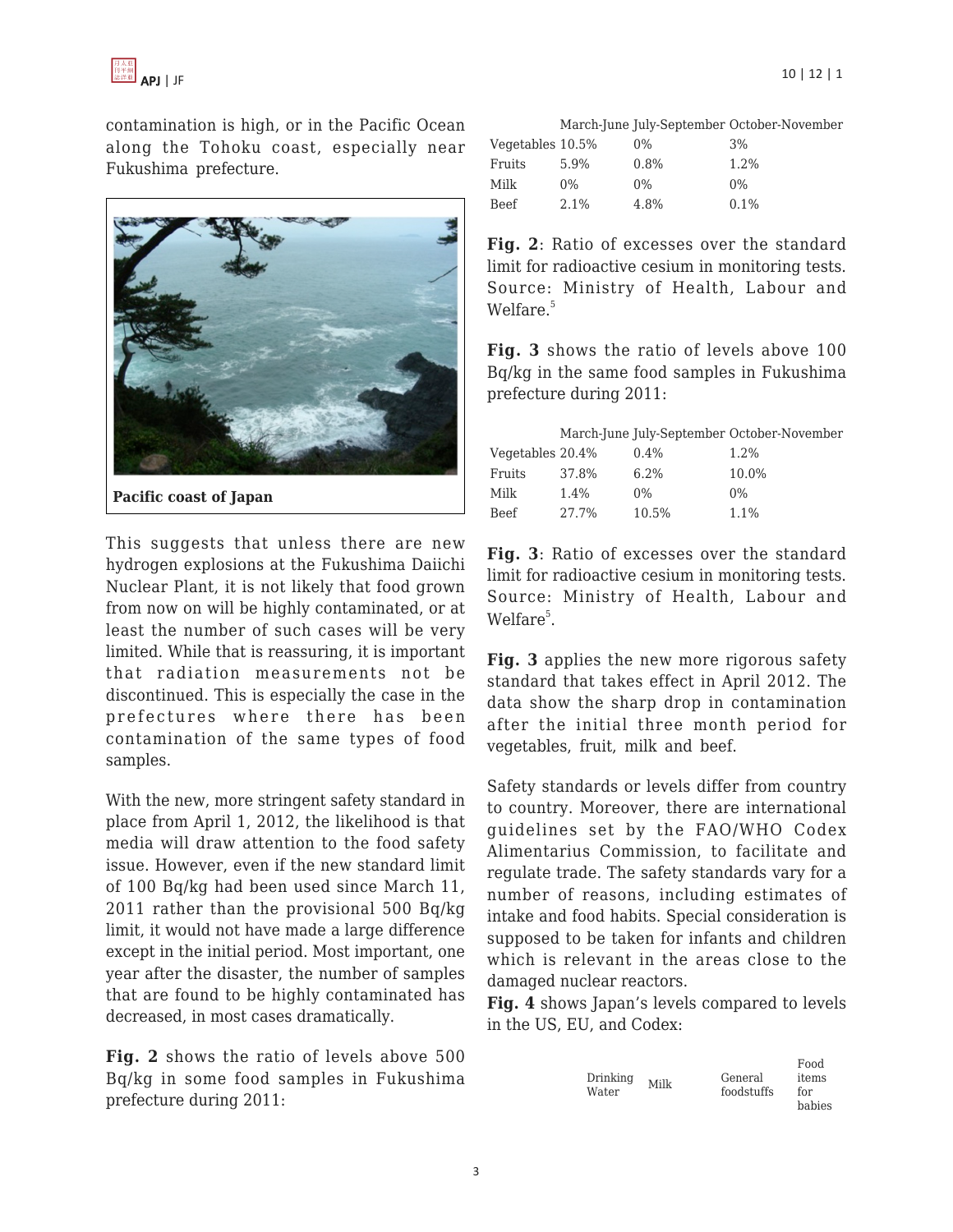

| Japan (New<br>limits from April 10<br>1.2012         |       | 50                                       | 100<br>(Including)<br>dairy<br>products) | 50    |
|------------------------------------------------------|-------|------------------------------------------|------------------------------------------|-------|
| Japan<br>(Provisional<br>limits from<br>March, 2011) | 200   | 200<br>(Including)<br>dairy<br>products) | 500                                      | 200   |
| <b>United States</b>                                 | 1,200 | 1,200                                    | 1,200                                    | 1,200 |
| European Union                                       | 1,000 | 1,000                                    | 1,250                                    | 400   |
| Codex                                                | 1,000 | 1,000                                    | 1,000                                    | 1,000 |
|                                                      |       |                                          |                                          |       |

**Fig. 4**: Japanese and overseas limits on radioactive cesium in food. Unit:  $Bq/kg<sup>6</sup>$ .

The data show that from the start in the immediate aftermath of 3.11, Japan applied more rigorous standards than either the US, European Union or Codex, and these standards are to be made even more rigorous in April 2012.

If the more lenient standard levels used abroad were applied to the foods that have been sampled so far in Japan, a lot more contaminated products might have reached consumers. The most important finding, however, is that so few foods from Fukushima or other parts of Japan are contaminated by any of these standards. This is confirmed by independent testing, for example by Eden Foods, a company based in Michigan, US. They test all products they import from Japan, such as rice products, shiitake, kombu and wasabi. As of November 17, 2011, they had not detected any radioactive materials in foods imported from Japan $^7$ .

It is important that farmers and food producers with government support find ways to ensure that food products with high levels of radiation do not reach consumers. Rice, for example, cannot be grown in certain areas near the Fukushima Daiichi Nuclear Plant<sup>8</sup>.



**Messages of support from volunteers**

An initial assessment of the damages due to the massive tsunami on the farm and fishery sector reveals tremendous losses, with over 25,000 fishing boats destroyed along the coast. Agricultural land and facilities for food production were destroyed in 16 prefectures and the estimated cost (which will most likely increase) was 2,341 billion yen $^9$ .

A large issue that remains to be solved is the compensation that must be paid to all those farmers and others who are unable to market their food products. David McNeill notes<sup>10</sup>:

About 285 Farmers, hundreds of fishermen and small-mid-sized business people have also been compensated for loss of earnings. After bitter public criticism of its application procedure the utility says it has tripled the number of staff to explain how to apply, bringing a total of 7,000 people working in call centers, 14 local offices and company back offices. It says it has paid out a total of 291.7 billion yen so far and estimates the total cost over two years at 1 trillion, 700 billion yen.

For all the losses imposed by the 3.11 disaster, an extraordinary fact is that Japan enjoys high levels of food safety, and foods from Japan can continue to be appreciated at home and abroad, after continued careful testing.